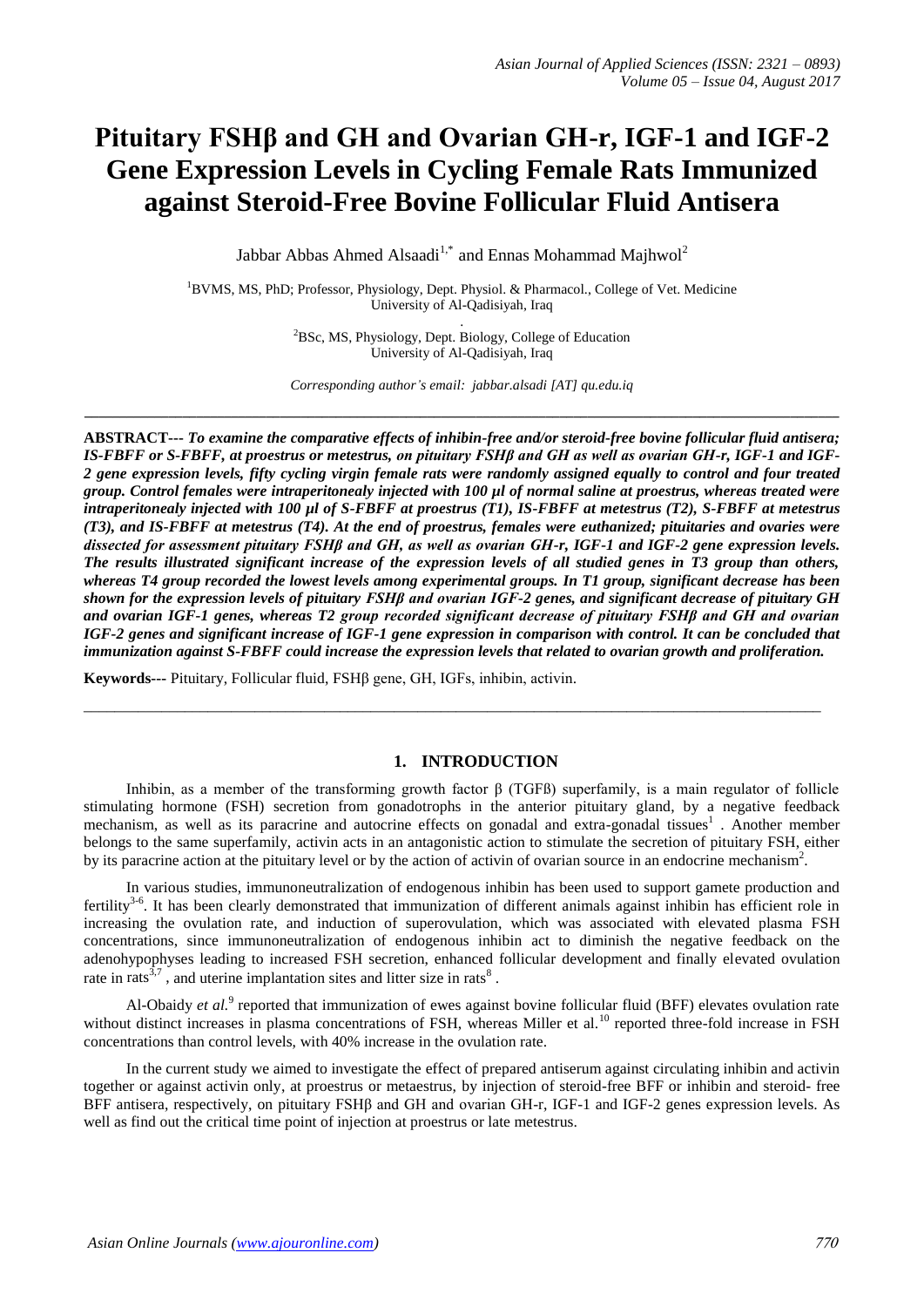# **2. MATERIALS AND METHODS**

## *2.1. Collection and preparation of follicular fluid (FF):*

Follicular fluid was collected by aspiration from mature bovine ovarian follicles (≤15mm in diameter). BFF was centrifuged, at 8000 rpm for 15 minute at 4˚C, treated with activated charcoal (10mg/ ml) and mixed for 1 hour at 4˚C. Charcoal was removed by centrifugation at 14000 rpm for 90 minute at 4˚C. Charcoal treated FF was frozen at -20˚C until use.

## **2.2. Preparation of antisera against steroid-free BFF and inhibin- and steroid- free BFF:**

S-FBFF was divided into 2 parts: first part was used for immunization of 10 adult male rabbits against S-FBFF (for obtaining anti-inhibin or S-FBFF antiserum), and second part was treated with anti-inhibin before immunization of 10 adult male rabbits against S-FBFF (for obtaining anti-activin or IS-FBFF antiserum). One month after 5 injections (a week interval), blood was collected, centrifuged and antiserum was collected and stored at -20 ºC until use.

## **2.3. Experimental animals:**

The approvement for conducting laboratory rats, in the present study, was under the accordance to the ethical guidelines and policies of AL-Qadisiya University, Iraq. Virgin cycling female rats of Wistar strain (aged 65 days and weighted 150-170g) were acclimatized to the controlled day light (12L: 12D cycles) and temperature (22-24 °C) with access to standard laboratory food (19% protein ratio and 3000 kilocalories energy) and drinking water *ad libitum*. Vaginal smears have been checked daily and only female rats with at least two consecutive 4-5 day cycles have been used.

## **2.4. Experimental Design:**

Fifty cycling females were randomly assigned to five equal groups (control and four treatments). Control females were supplemented with intraperitoneal injection of 100 ul normal saline at proestrus phase. Treated females were supplemented with intraperitoneal injection of 100 µl of S-FBFF antiserum at proestrus (T1), IS-FBFF antiserum at proestrus (T2), S-FBFF antiserum at metestrus (T3), and IS-FBFF antiserum at metestrus (T4), respectively. At the end of proestrus, 10 females from each group were euthanized, pituitaries and ovaries were dissected and kept at -80 ºC until assessment of pituitary FSHβ and GH, as well as ovarian GH-r, IGF-1 and IGF-2 gene expression levels using qRT-PCR.

#### **2.5. Quantitative Reverse Transcriptase Real-Time PCR**:

According to the method mentioned in Wang and  $Hardy<sup>11</sup>$ , qRT-PCR technique was used for quantification of gene expression levels relative to Housekeeping genes in the pituitary gland and ovary. Data analysis of qRT-PCR assay included primer efficiency estimation and relative quantification of each gene expression level normalized by housekeeping gene expression (*GAPDH*). Threshold cycle numbers (Ct) were calculated from amplification plot of RT-PCR detection system, during exponential phase of fluorescent signals of SYBR® green primer the gene that react with cDNA of rat pituitary gland and ovary mRNA, where, the amount of DNA copy numbers (PCR product) in master mix reaction is doubles in each PCR cycle. First prepared series dilution of pituitary and ovary cDNA of control females were used with the primer of each gene to form the amplification plot, and from this amplification plot, threshold cycle (Ct) was used to calculate a linear regression based on the data points, and inferring the efficiency of each primer from the slope of the line. The relative quantification of target gene expression levels in pituitary gland and ovary have been calculated using the  $2^{\text{A}\Delta\Omega t}$  livak and Schmittgen method. The expression of control gene was used as calibrator in both target and reference gene (*GAPDH*). At first, the threshold cycle number of target gene was normalized to that of reference gene in treatment groups and calibrator. Second, the ΔCt of treatment groups normalized to the ΔCt of calibrator, and finally the expression ratio (fold change) was calculated.

#### **2.6. Statistical Analysis:**

All values were expressed as mean  $\pm$  SD. Comparisons were performed using one way analysis of variance (ANOVAI) and Newman- Keuls to test all groups' unpaired values. Differences were considered to be significant at the level of P<0.05. All statistical analysis was carried out using the GraphPad Prism 5 (SAS Institute, Inc., USA).

# **3. RESULTS**

The results showed significant ( $p<0.05$ ) increase of pituitary FSH $\beta$  gene expression level in T3 group among experimental groups, whereas the lowest ( $p<0.05$ ) level was recorded by T4 group compared with control, T1 and T2 groups. Pituitary GH gene expression levels of T3 and T1 were the highest (p<0.05) and of T2 and T4 were the lowest  $(p<0.05)$  in comparison with control. Ovarian IGF-1 gene expression level of T3 group was the highest  $(p<0.05)$ followed by T1 and T2 groups, whereas T4 group showed insignificant (p>0.05) difference compared with control. Ovarian IGF-2 gene expression level in T3 group was the highest  $(p<0.05)$  among experimental groups, whereas T1, T2 and T4 reported the lowest (p<0.05) levels compared with control. Ovarian GH-r gene expression levels of T3 and T1 were the highest ( $p<0.05$ ) and of T2 and T4 were the lowest ( $p<0.05$ ) in comparison with control (Figure 1).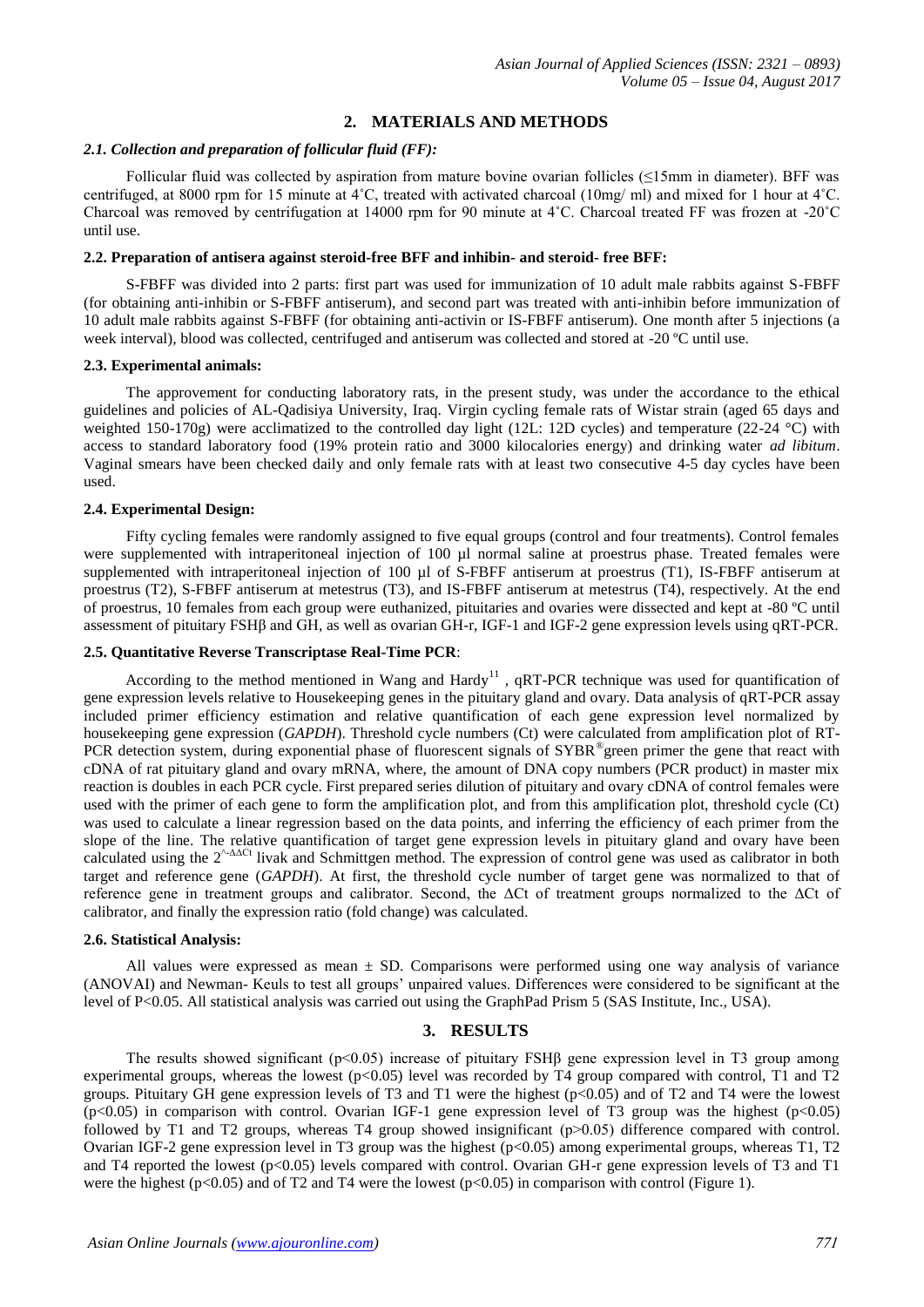#### **4. DISCUSION**

Findings of the present study clarify that immunization against steroid- free BFF at metestrus phase of cycling female rats has potent effects to elevates pituitary FSHβ and GH gene expression levels in the gonadotrophs and somatotrophes, respectively, which could be attributed to the absent of inhibitory effect of decreased inhibin and the stimulatory effect of high activin actions, as it has been postulated that the net of inhibitory or stimulatory effect was a result of the competition between activin and inhibin on the same ACT-I and ACT-II receptors<sup>12-13</sup>. These results were in agreement with that reported by Al-Sa'aidi and Al-Jayashi<sup>14</sup>, whom found an increase of FSHβ immunohistochemical expression levels in inhibin- and steroid-free BFF, and with that reported by Al-Sa'aidi and Thanoon<sup>15</sup>, whom reported increase of hypothalamic GHRH and pituitary GH gene expression levels in neonatal inibin immunoneutralized female rats.

Ovarian expression levels of GH-r, IGF-1 and IGF-2 increased significantly, in the present study, due to passive immunization against steroid-free BFF. These increments were in concomitant with the increment of pituitary FSHβ and GH gene expressions. These changes could be a result of decreased inhibin and increased FSH and activin concentrations. It has been mentioned that inhibins and activins perform various regulatory effects on gonads such as steroidogenesis, proliferation of granulosa cells and follicle growth, modulation of FSH receptors, and maturation of ova<sup>16</sup>. Ovarian Graffina's follicular fluid, which is a rich source of inhibins<sup>17</sup>, has been tested to inhibit FSH secretion from anterior pituitary gland, as it has been found that passive immunization against bovine follicular fluid can induce superovulation by increasing FSH surge from anterior pituitary gland<sup>18</sup>. FSH is superintend for stimulating follicular growth and therefor rising estrogen output<sup>19</sup>. Then the higher concentrations of estradiol expressed with inhibin act to decline FSH secretion from the anterior pituitary gland by negative feedback reducing FSH to basal concentrations<sup>2</sup> . Estrogen inhibition effect is possibly through inhibition of GnRH production in negative feedback mechanism<sup>21-22</sup>.

IGF-1 and IGF-2 are important in the function of almost every organ in the body<sup>23</sup>. From this point, the increase in ovarian IGF-I gene expression level could be attributed to the high activity of the ovaries of S-FBFF antiserum treated group, at metestrus phase, compared with other groups. On other hand, the convergence and decrease in the value of IGF-I in IS-FBFF could be related to the high level of inhibin and low level of FSH and activin and thereby estradiol concentration. A single injection of S-FBFF at metstrus phase in virgin Wistar female rats, also lead to significant increase of IGF-2 and GH-r gene expression levels compared with other groups of experiment. It has been reported that the increase in FSH concentration stimulate a large number of follicles to develop which lead to produce a large amount of estradiol<sup>24</sup>. The present findings were in agreement with that reported by Abdullah<sup>25</sup> who reported an increase of 9 and 16 times in IGF-1 and IGF-2 gene expression levels, respectively, in 45 days old female rats passively immunized against inhibin alpha subunit.

Previous studies postulated that immunization against endogenous inhibin results in high secretion of ovarian estradiol and activin, which also accompanying with high expression levels of gonadal GH- $r^{24,26}$ . In the present study it has been reported that ovarian expression of GH-r increased by infusion of S-FBFF antiserum. This increment may reflect in modulation of ovarian steroidogenesis, gametogenesis and gonadal differentiation as well as gonadotropin secretion and responsiveness. The increment of ovarian GH-r expression, shown in the present study, may augmented by the high secretion of pituitary FSH, on the ovaries, since GH acts in conjunction with gonadotrophins to stimulate later stages of folliculogenesis<sup>27</sup>. The upregulation of *IGF-I* in ovarian tissues, found in the present study, may attributed to high secretion of GH from anterior pituitary, as it has been shown that GH rapidly activates *IGF-I* gene transcription and also regulates changes in chromatin structure within the *IGF-I* gene<sup>28</sup>. On the other hand, it has been demonstrated that activin A stimulated basal GH secretion via modulation of the transcription of the GH genes<sup>29</sup>. In addition to GH, other activators of  $IGF$  gene transcription include estradiol<sup>30</sup>.

In conclusion, passive immunization of cycling female rats, at late metaphase, against S-FBFF increases the expression levels of pituitary FSHβ and GH genes as well as ovarian GH-r, IGF-1 and IGF-2 genes. From this point, the future research protocol can be directed toward field application in order to increase large animal's fecundity.

#### **5. REFERENCES**

- [1] Kumanov P, Kalyana C, Nandipati K, Tomova A, Robeva R, and Agarwal A. (2005). Significance of inhibin in reproductive pathophysiology and current clinical applications, Review. RBM Online, 10(6): 786-796. Reproductive BioMedicine Online: [www.rbmonline.com/Article/1704.](http://www.rbmonline.com/Article/1704)
- [2] Findlay JK. (1993). An update on the roles of inhibin, activin, and follistatin as local regulators of folliculogenesis. Biol. Reprod., 48: 15–23.
- [3] Ishigame H, Medan MS, Wang H, Watanabe G, Kishi H, and Arai KY, (2005). Induction of superovulation by immunoneutralization of endogenous inhibin in immature rats. J. Reprod. Dev., 51: 559-566.
- [4] Ishigma H, Medan MS, Watanabe G, Shi Z, Kishi H, and Arai KY. (2004). A new alternative method for superovulation using passive immunization against inhibin in adult rats. Biol. Reprod., 71: 236-243.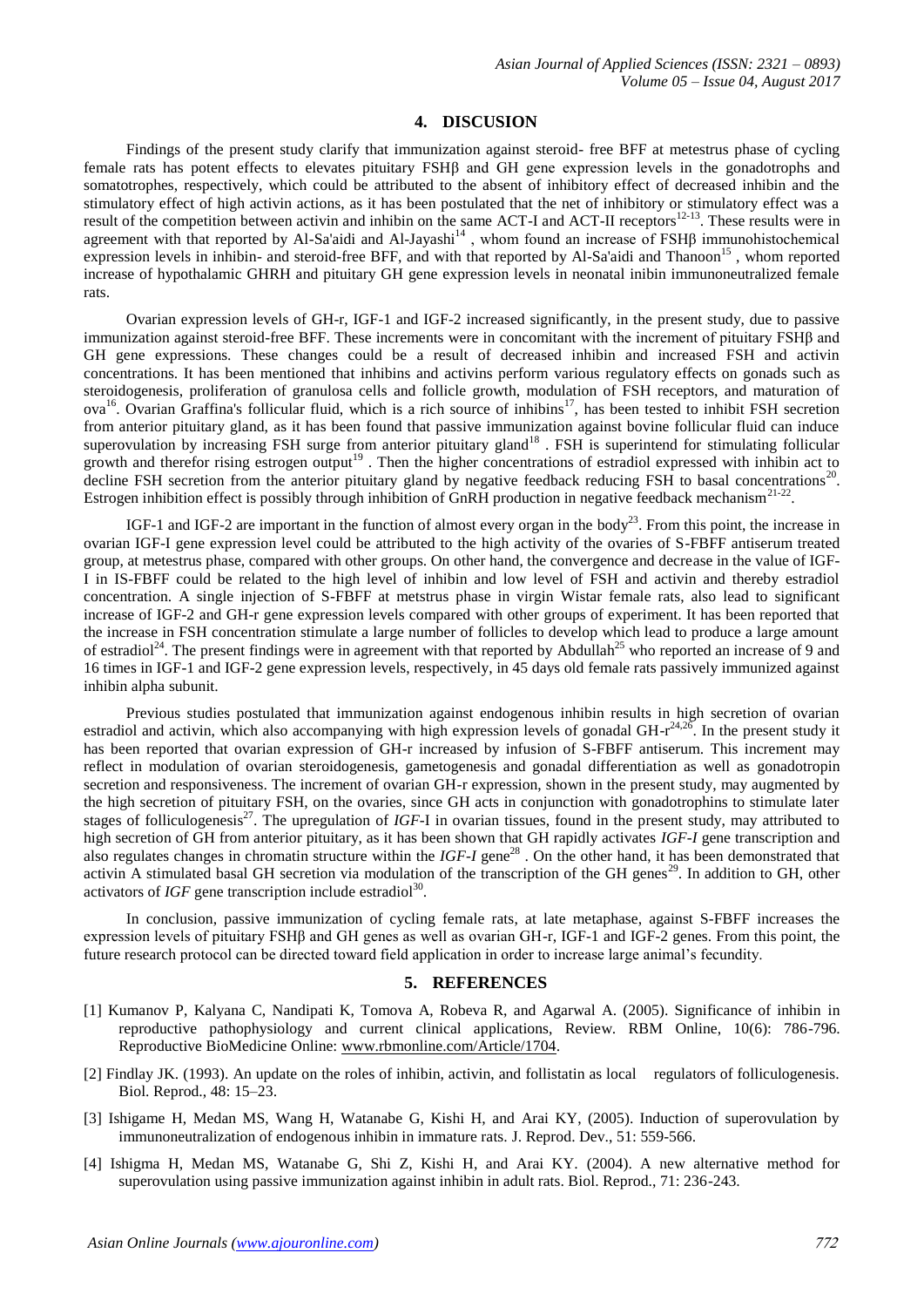- [5] Al-Sa'aidi JAA, and Samir MS. (2010). Effect of passive immunization against inhibin alpha subunit on ovarian growth and development in immature female Wister rats. 14th Scientific Congress of Fac. Med. Assiut Univ. Egypt.
- [6] Al-Sa'aidi JAA, Mohammed BI, and Al-Greer MAR. (2013). Role of neonatal inhibin-α immunoneutralization on pituitary and gonadal physiology during pre- and post-pubertal stages of male rat life. Kufa Med. J., 16(2): 88-96.
- [7] Al-Shwilly HAJ. (2016). Effect of passive immunoneutralization against endogenous inhibin on reproductive fecundity in virgin female rats and its application in Iraqi awassi ewe lambs. PhD thesis, University of Baghdad, Collage of Veterinary Medicine, Dept. Physiology and Pharmacology.
- [8] Al-Sa'aidi JAA, Al-Okaily BN, and Al-Shwilly HAJ. (2016). Uterine implantations and litter size alteration in antiinhibin and eCG-hCG treated virgin pregnant female rats. Online Intern. Interdiscip. Res. J., 6(1): 36-46.
- [9] Al-Obaiydi SAR, Bindon BM, Hillard MA, and O'shea T. (1987). Reproductive characteristics of lambs actively immunized early in life with inhibin-enriched preparations from follicular fluid of cows. J. Reprod. Fertil., 81: 403- 414.
- [10] Miller KF, Critzer JK, and Ginther OJ. (1982): Inhibin and subsequent rebound of FSH secretion following treatment with bovine follicular fluid in the ewe. Therio., 18: 45-52.
- [11] Wang G, and Hardy MP. (2004). Development of leydig cells in the insulin- ike growth factor-I (igf-I) knockout mouse: effects of igf-I replacement and gonadotropic stimulation. Biol. Reprod., 70: 632–639.
- [12] Thompson TB, Woodruff TK., and Jardetzky TS. (2003). Structure of an ActRIIB: Activin A complex reveal a novel binding mode for TGF-beta ligand: receptor interactions. EMBOJ. 22: 1555–1566.
- [13] Harrison GS, Wierman ME, Nett TM, and Glode LM. (2004). Gonadotropin-releasing hormone and its receptor in normal and malignant cells. Endocr. Relat. Cancer, 11: 725–748.
- [14] Al-Sa'aidi JAA, and Al-Jayashi GSM. (2016). Adenohypophyseal immunohistochemical expression levels of FSHβ in cyclic virgin female rats treated with steroid free bovine follicular fluid antiserum. Online Intern. Interdiscip. Res. J., 6: 18-31.
- [15] Al-Sa'aidi JAA, and Thanoon HB. (2014). Hypothalamic GHRH and pituitary GH gene expression levels in neonatal inibin immunoneutralized female rats. Aspire, The 5<sup>th</sup> Congress of the Asia Pacific Initiative on Reproduction, 4-6 April 2014, Brisbane, Australia, FC 016, pp: 64.
- [16] Mather JP, Moore A, and Li RH. (1997) Activins, inhibins, and follistatins: further thoughts on a growing family of regulators. Proc. Soc. Exp. Biol. Med., 215: 209–222.
- [17] Nashimoto H, Hamano S, Hill GA, Miyamoto A, and Tetsuka M. (2009). Classification of bovine follicles based on the concentrations of steroids, glucose and lactate in follicular fluid and the status of accompanying follicles. J Reprod. Dev., 55(2): 219-224.
- [18] Alvarezi RH, Arcaro JRP, Ribela MTCP, and Perone CN. (1998). Effect of charcoal-treated bovine follicular fluid on the secretion of FSH in ovariectomized and intact prepubertal heifers. Braz. J. Vet. Res. & Anim. Sci., 35(5): 215-217.
- [19] Melamed P. (2010). Hormonal signaling to follicle stimulation hormone β-subunit gene expression. Mol. Cell. Endocrinol., 314: 202-212.
- [20] Ginther OJ, Bergfelt DR, Kulick LJ, and Kot K. (2000). Selection of the dominant follicle in cattle: role of two-way functional coupling between follicle stimulating hormone and the follicles. Biol. Reprod., 62(4): 920-927.
- [21] Messinis IE, Vanakara P, Zavos A, Verikouki C, Georgoulias P, and Dafopoulos K. (2010). Failure of the GnRH antagonist ganirelix to block the positive feedback effect of exogenous estrogen in normal women. Fert. Steril., 94(4): 1554-56.
- [22] Beshay VE, and Carr BR. (2013). Hypothalamic-Pituitary-Ovarian Axis and Control of the Menstrual Cycle. T. Falcone and W.W. Hurd (eds.), Clinical Reproductive Medicine and Surgery: A Practical Guide, Springer Science and Business Media, New York. Ch. 2, p: 31-42.
- [23] Daughaday WH, and Rotwein P. (1989). Insulin-like growth factors I and II: peptide, messenger ribonucleic acid and gene structures, serum, and tissue concentrations. Endocr. Rev., 10: 68-91.
- [24] Zhao YC, Jones RL, Salamonsen LA, Ethier JF, Drummond AE, and Findlay JK. (2002) Expression of activin receptors, follistatin and betaglycan by human endometrial stromal cells; consistent with a role for activin during decidualization. Mol. Hum. Reprod., 8: 363–374.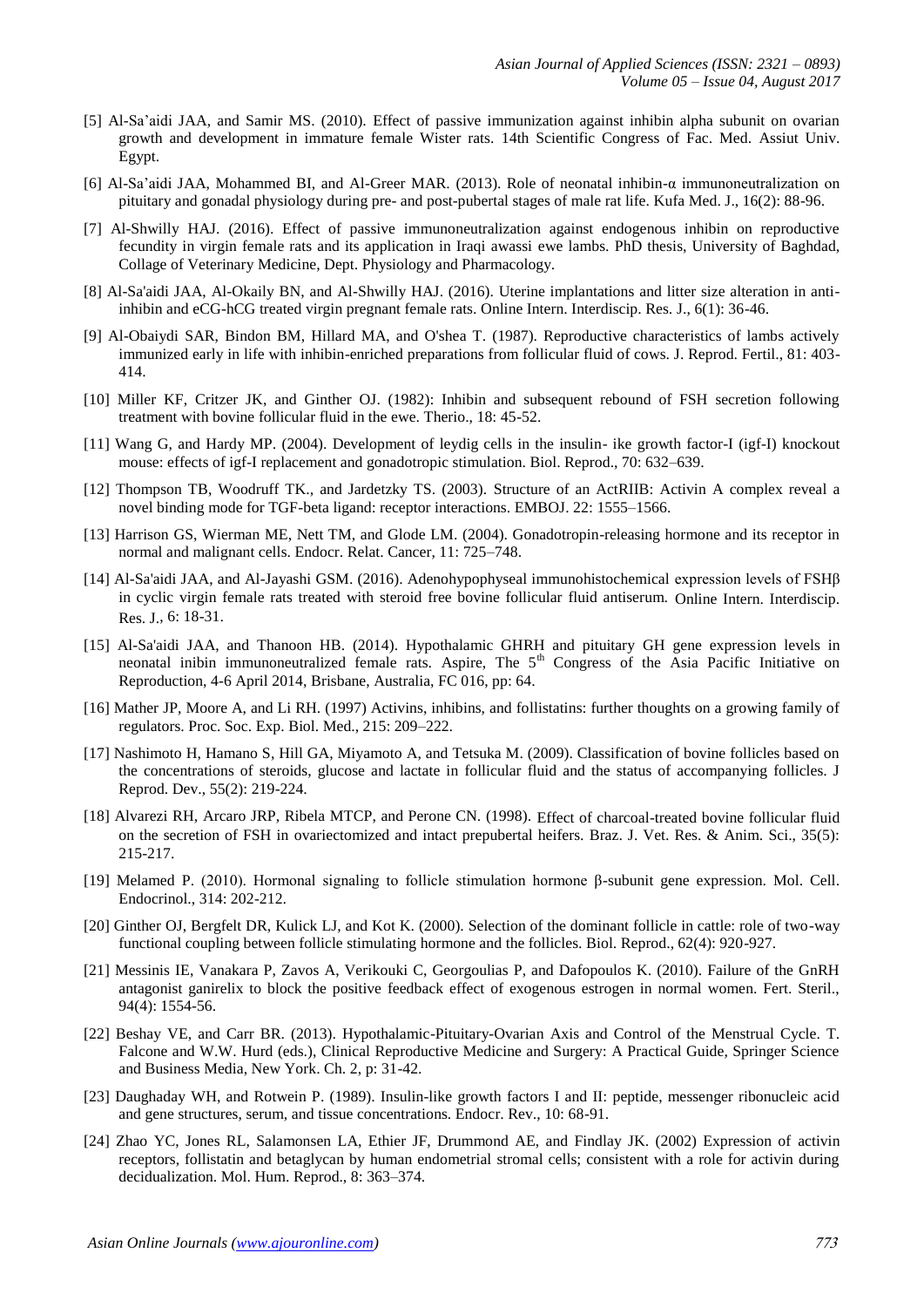- [25] Abdulla WS. (2013): Sequential postnatal Evolution of mRNA expression level of pituitary gonadal and extragonadal GnRH-r, IGF-1, IGF-2 genes in inhibin-passive immunized female rats. MSc Thesis,Vet. Med., Al-Qadesiya University, IRAQ.
- [26] Thanoon HB. (2013): Hypothalamic GHRH and pituitary GH genes expression levels in sequential neonatal inhibin immunineutralized female rats. MSc Thesis, Collage of Vet. Med., Al-Qadesiya Universitu, IRAQ.
- [27] Eckery DC, Moeller CL, Nett TM, and Sawyer HR. (1997). Localization and quantification of binding sites for follicle-stimulating hormone, luteinizing hormone, growth hormone, and insulin-like growth factor I in sheep ovarian follicles. Biol. Reprod., 57: 507–513.
- [28] Thomas MJ, Kikuchi K, Bichell DP, and Rotwein P. (1994). Rapid activation of rat insulin-like growth factor-I gene transcription by growth hormone reveals no alterations in deoxyribonucleic acidprotein interactions within the major promoter. Endocrinol., 135: 1584–1592.
- [29] Tamura N, Irahara M, Kuwahara A, Ushigoe K, Sugino H, and Aono T. (2000). Effect of activin on production and secretion of prolactin and growth hormone in cultured rat GH cells. Eur. J. Endocrinol., 142(5): 506-517.
- [30] Adamo ML, Neuenschwander S, LeRoith D, and Roberts JrCT. (1993). Structure, expression and regulation of the IGF-I gene. Adv. Exp. Med. Biol,, 343: 1-11.



**Figure (1): Expression levels of pituitary FSH and GH and ovarian GH-r, IGF-1 and IGF-2 genes at estrus phase in cycling female rats treated, at proestrus or metestrus phase, with S-FBFF or IS-FBFF.**